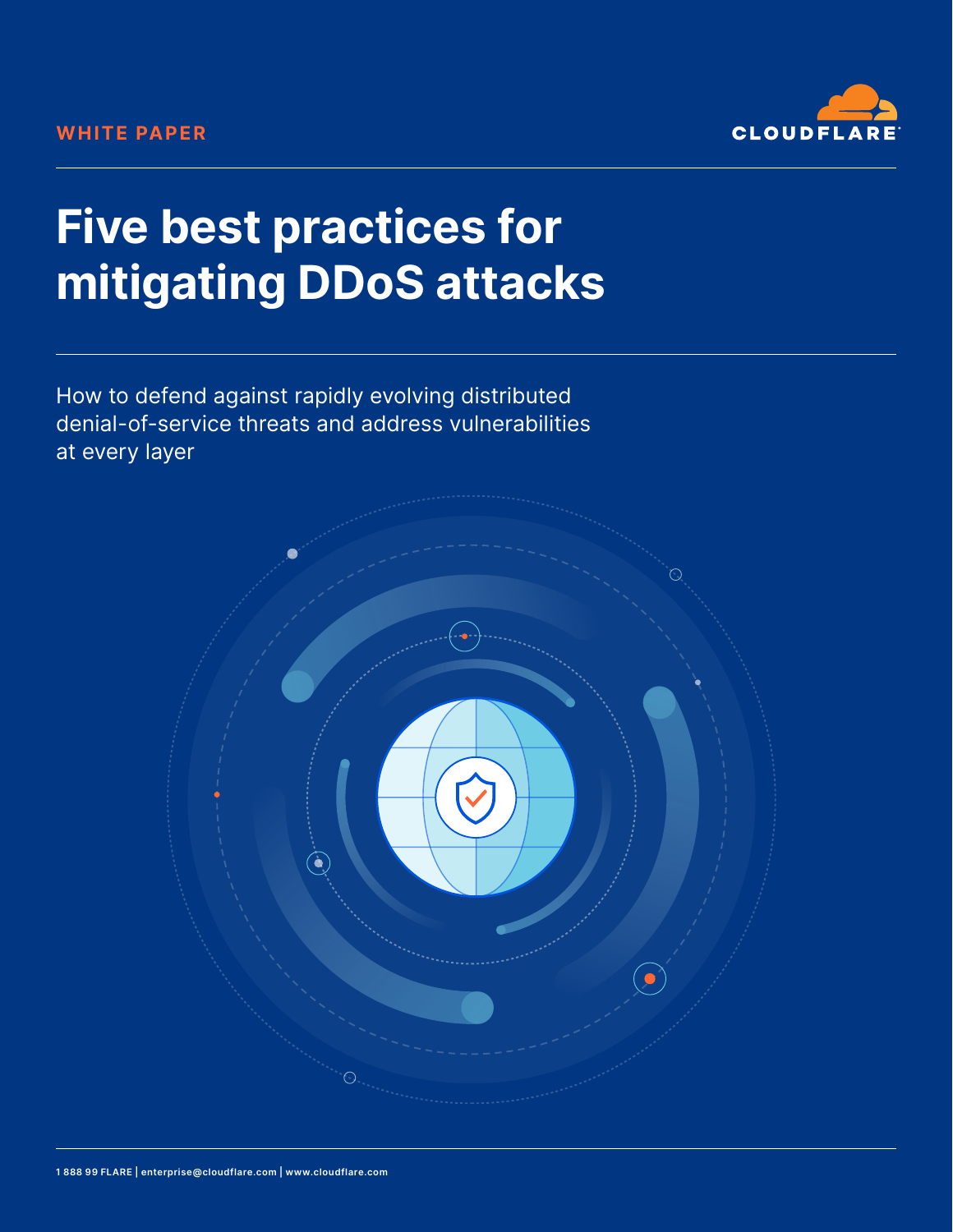### **INDEX**

| <b>Executive summary</b>                           | З  |
|----------------------------------------------------|----|
| Part 1 - What is a DDoS attack?                    | 4  |
| Varieties of DDoS attacks                          | 5  |
| Impact of DDoS attacks                             | 8  |
| <b>Part 2 - Emerging trends in DDoS attacks</b>    | 9  |
| <b>Part 3 - Best practices for DDoS mitigation</b> | 12 |
| 1. Bolster protection tactics                      | 13 |
| 2. Prioritize the two most important metrics $-$   | 14 |
| capacity and time-to-mitigation                    |    |
| 3. Consider always-on vs. on-demand protection     | 15 |
| 4. Never sacrifice performance for security        | 16 |
| 5. Embrace threat intelligence to stay ahead of    | 17 |
| attackers                                          |    |
| How Cloudflare can help                            | 18 |
| <b>Conclusion</b>                                  | 19 |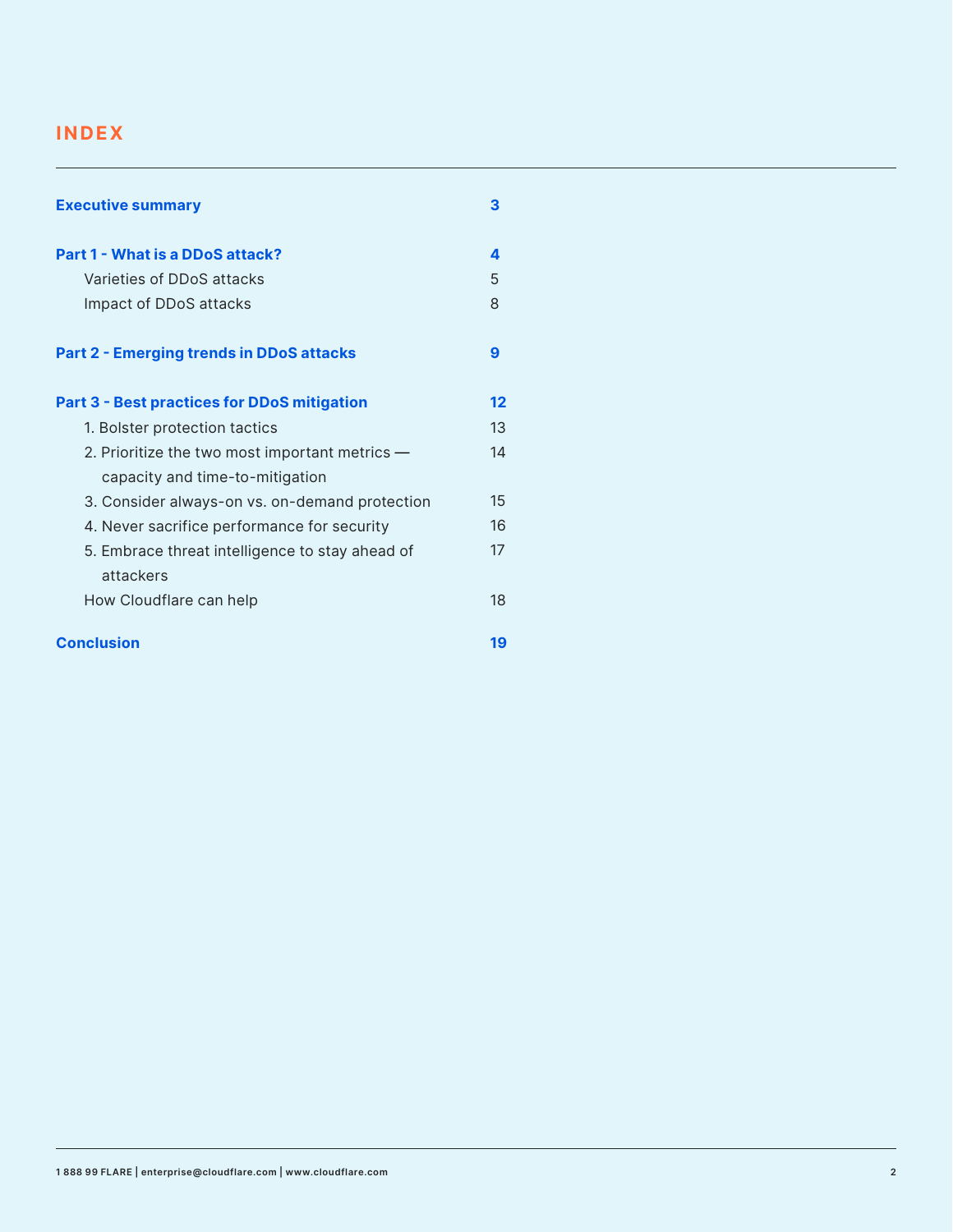# **Executive summary**

Distributed denial-of-service (DDoS) attacks remain one of the most effective methods cyber criminals use to cause significant financial, operational, and reputational damage to businesses worldwide. Though these attacks take different forms, the goal is always to incapacitate targeted servers, services, or networks by flooding them with traffic from compromised devices or networks.

As organizations harden their defenses, cyber criminals respond with new attack types and higher-capacity attacks. Some of these attacks target layers 3 and 4 of the Open Systems Interconnection (OSI) model in new ways, resulting in network traffic spikes that can exceed 1 terabit per second (Tbps). Others are low-speed, low-intensity layer 7-based attacks designed to fly under the radar and target one or more service gateways and application layers.

Meeting the challenges associated with DDoS attacks requires a comprehensive approach which addresses all threats at all layers. But enhanced security should not come at the expense of performance. While on-premise tools can be part of the answer, a more robust solution will integrate performance with scalable, cloud-based mitigation that works at the network edge to deliver maximum agility and unlimited capacity.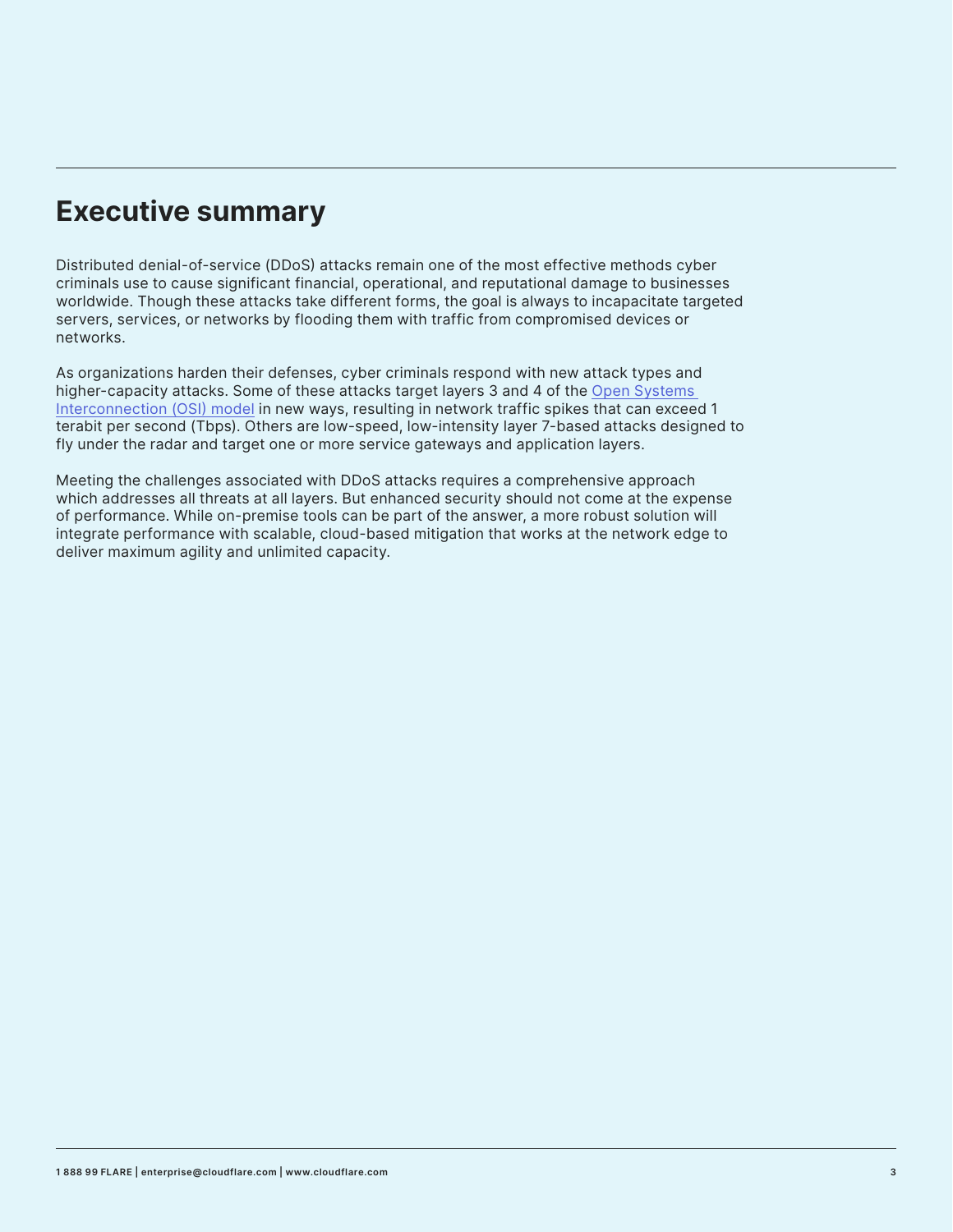# **What is a DDoS attack?**

A distributed denial-of-service (DDoS) attack is a malicious attempt to disrupt or knock a targeted server, application, or network offline by overwhelming it with a flood of Internet traffic.

DDoS attackers use malware to take control of online computers, routers, IoT appliances, and other devices, and use them as sources of attack traffic. An infected device is often referred to as a bot, and a group of them is called a "botnet." During the attack, each device in the botnet sends simultaneous requests to the target with the intention of exceeding its traffic capacity limits, resulting in a denial-of-service to normal traffic.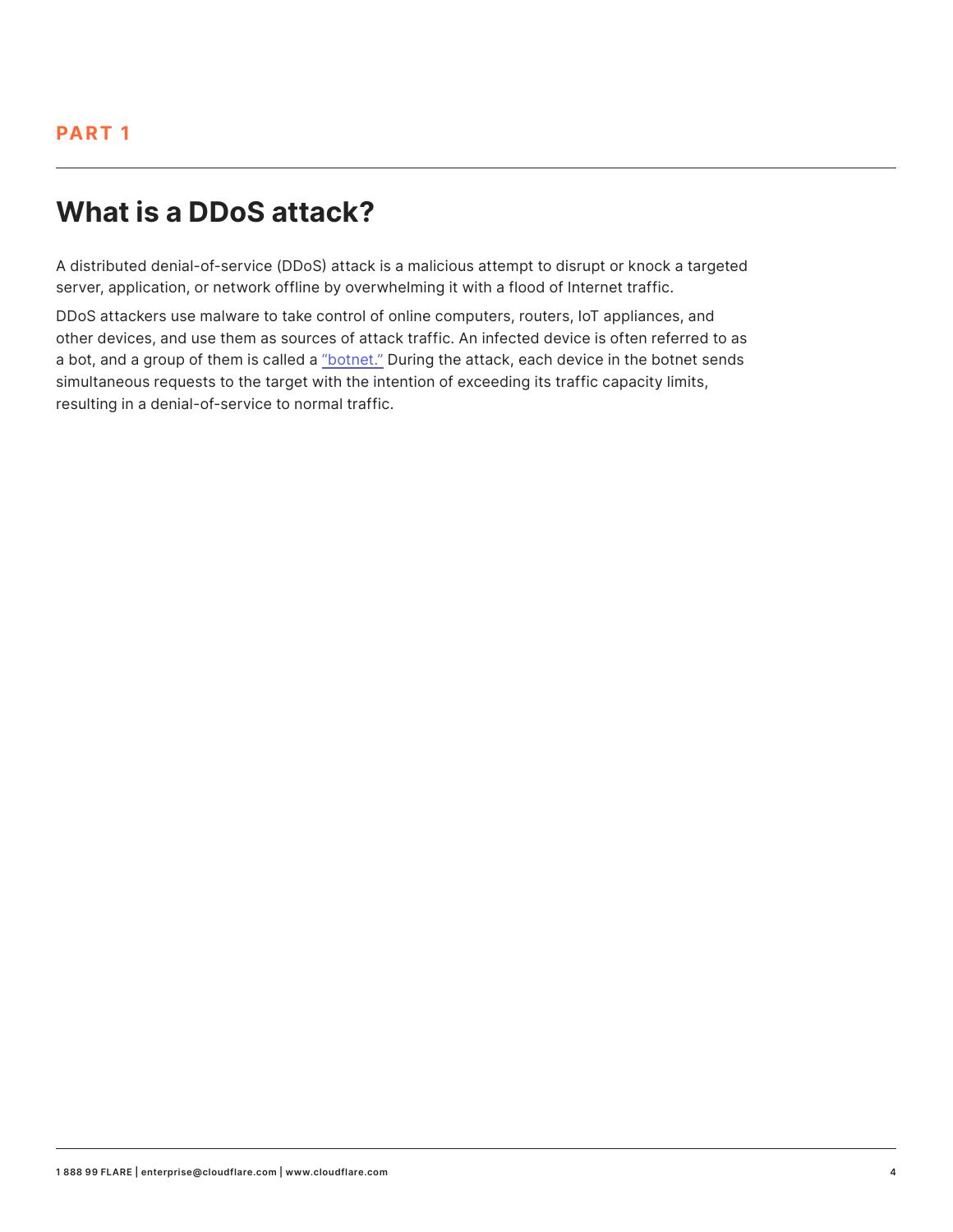# **Varieties of DDoS attacks**

DDoS attacks can target any of the seven "layers" within the OSI model. While all of these attacks involve inundating targets with malicious traffic, they can be divided into three distinct categories. These categories describe where or how the attacks take place.

#### **Volumetric attacks**

These attacks inundate target sites and networks with huge amounts of traffic — far more so than any other type of attack. These attacks often employ DNS amplification and other bruteforce techniques to create massive traffic surges measured in bits per second (Bps). (In DNS amplification, attackers use open DNS resolvers to overwhelm their target with an escalated amount of traffic.)

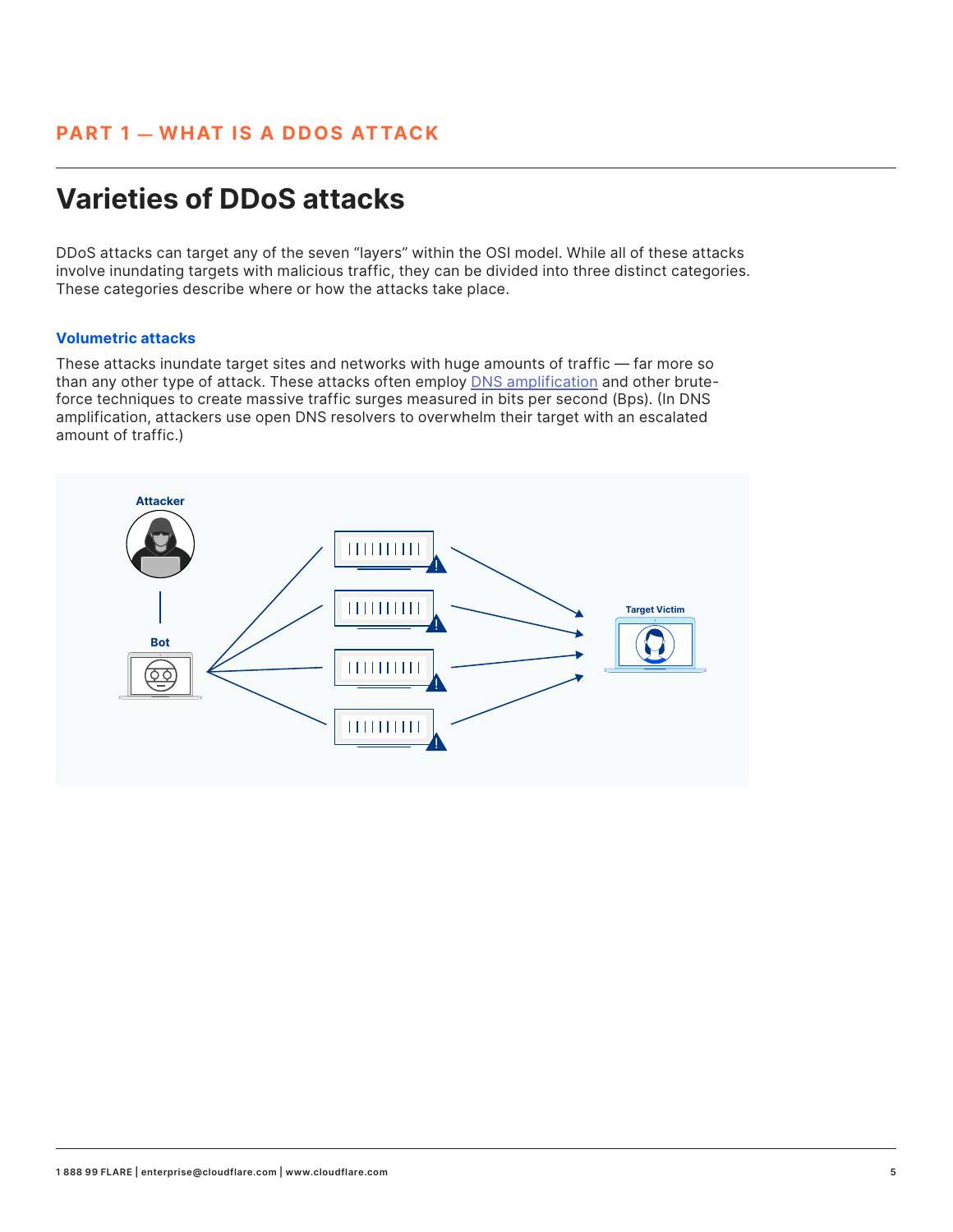### **PART 1 — WHAT IS A DDOS ATTACK**

#### **Protocol attacks**

Protocol attacks target vulnerabilities in layers 3 (network) and 4 (transport) of the OSI model and consume all the available capacity of web servers or their intermediate resources — including firewalls and load balancers. These attacks are all measured in packets per second (Pps) and can include:

- SYN floods: This attack involves repeatedly sending initial connection request (SYN) packets to overwhelm all available ports on the targeted server.
- Ping of Death attacks: Attackers send the target a packet exceeding the maximum allowable size, causing it to freeze or crash.
- Smurf DDoS: In this attack, threat actors flood servers with Internet Control Message Protocol (ICMP) packets.

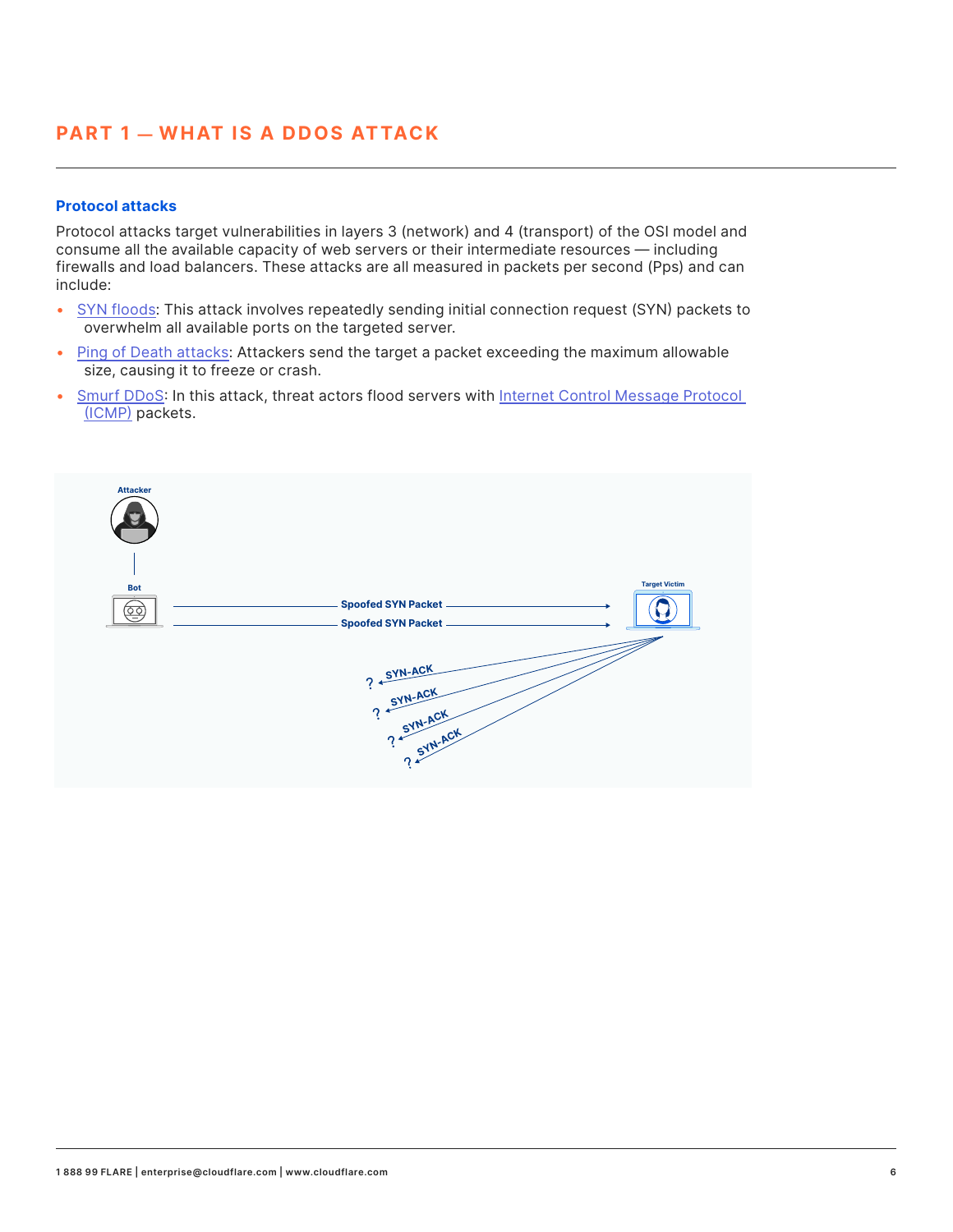#### **Application layer attacks**

These attacks target OSI layer 7, where webpages are generated on the server and delivered in response to HTTP or HTTPS requests. These attacks are similar to repeatedly refreshing webpages on many different computers simultaneously. Thus, the resulting flood of HTTP/S requests is measured in requests per second (Rps).



There is some overlap between these types of attacks. Some protocol attacks can be volumetric, for instance. Then there are multi-vector attacks, in which attackers target multiple layers of the protocol stack — either at the same time, or in response to the target's countermeasures.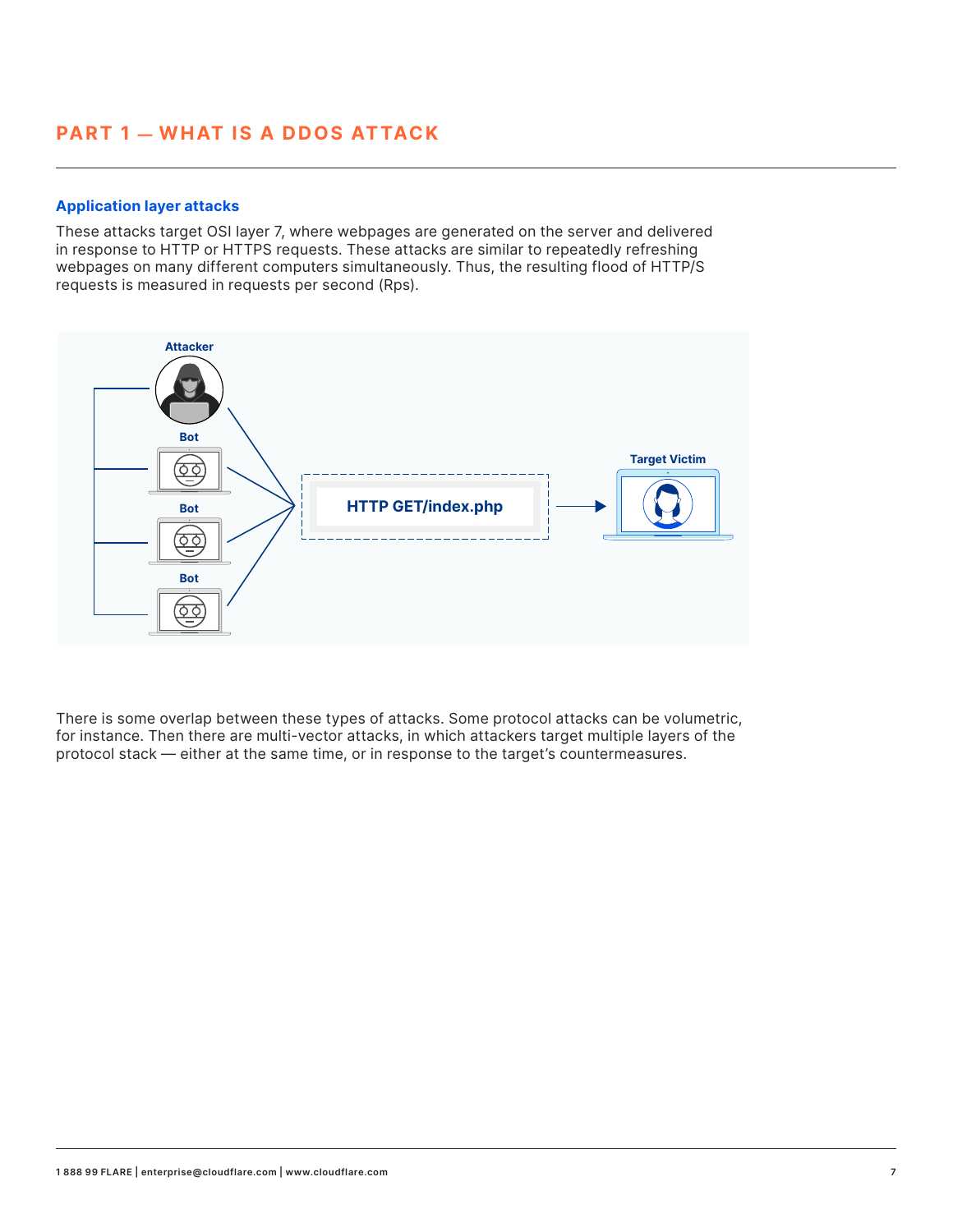# **The impact of DDoS attacks**

The immediate impact of a successful DDoS attack is reduced performance or an outright outage for the targeted service. Some or all parts of the service may be inaccessible altogether.

These performance challenges have broader effects. For web applications, poor performance has a number of negative consequences, including higher bounce rates, lower conversions, and a tarnished brand reputation. For corporate networks, poor performance keeps employees from accomplishing many day-to-day tasks.

In addition, some DDoS attacks are smokescreens for other attacks, keeping security teams distracted while the attacker pursues their ultimate goal through another vector. In such circumstances, the targeted organization could suffer unwanted application access, malware infection, data loss, or worse.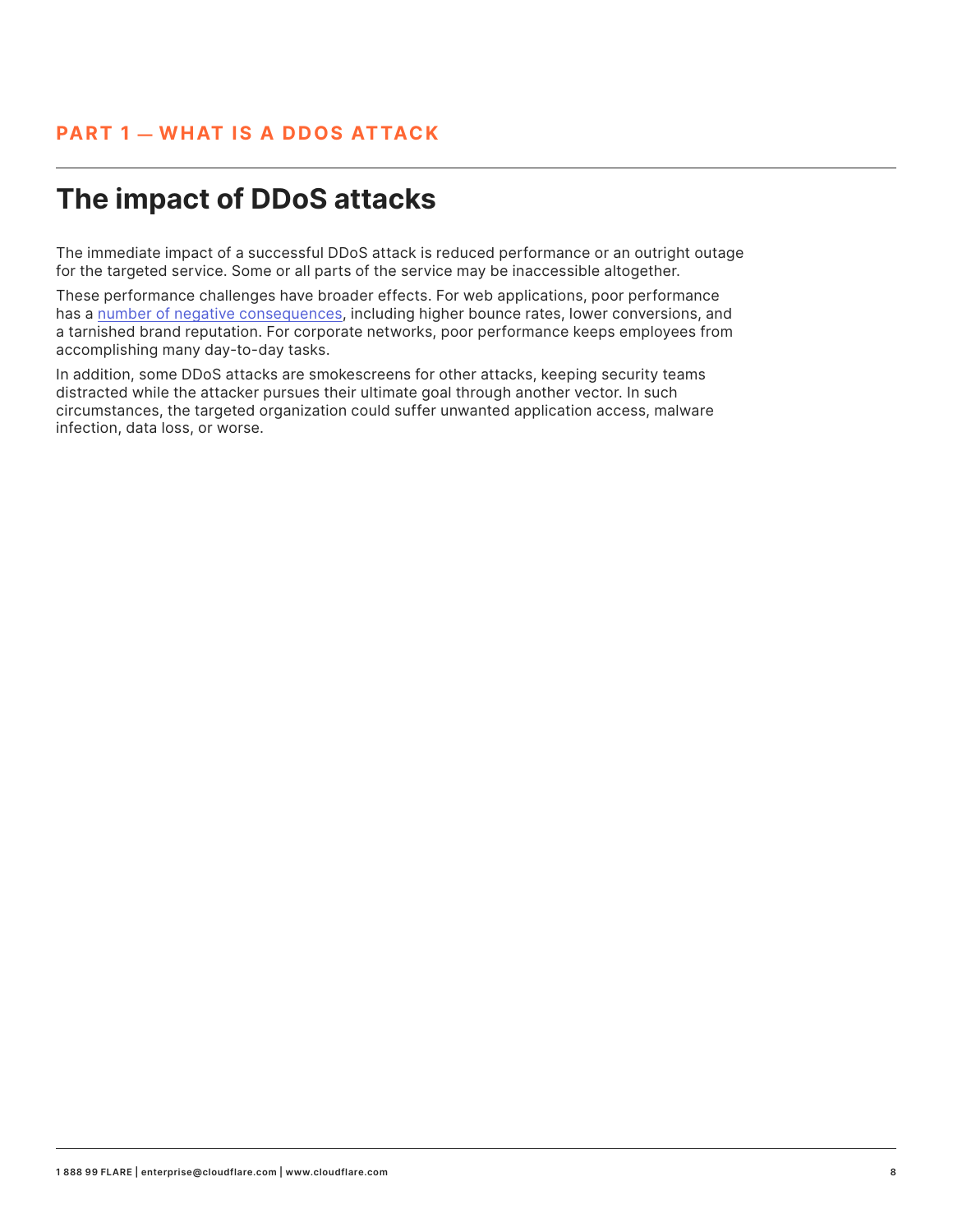### **PART 2**

# **Emerging trends in DDoS attacks**

Generally speaking, companies need a few core capabilities to protect themselves against DDoS attacks:

- Differentiate between attack traffic and legitimate traffic
- Detect bad bots and block malicious bot traffic without interrupting legitimate user traffic
- Analyze traffic to find malicious patterns that can aid in improving defenses

However, some emerging trends are making DDoS security more challenging.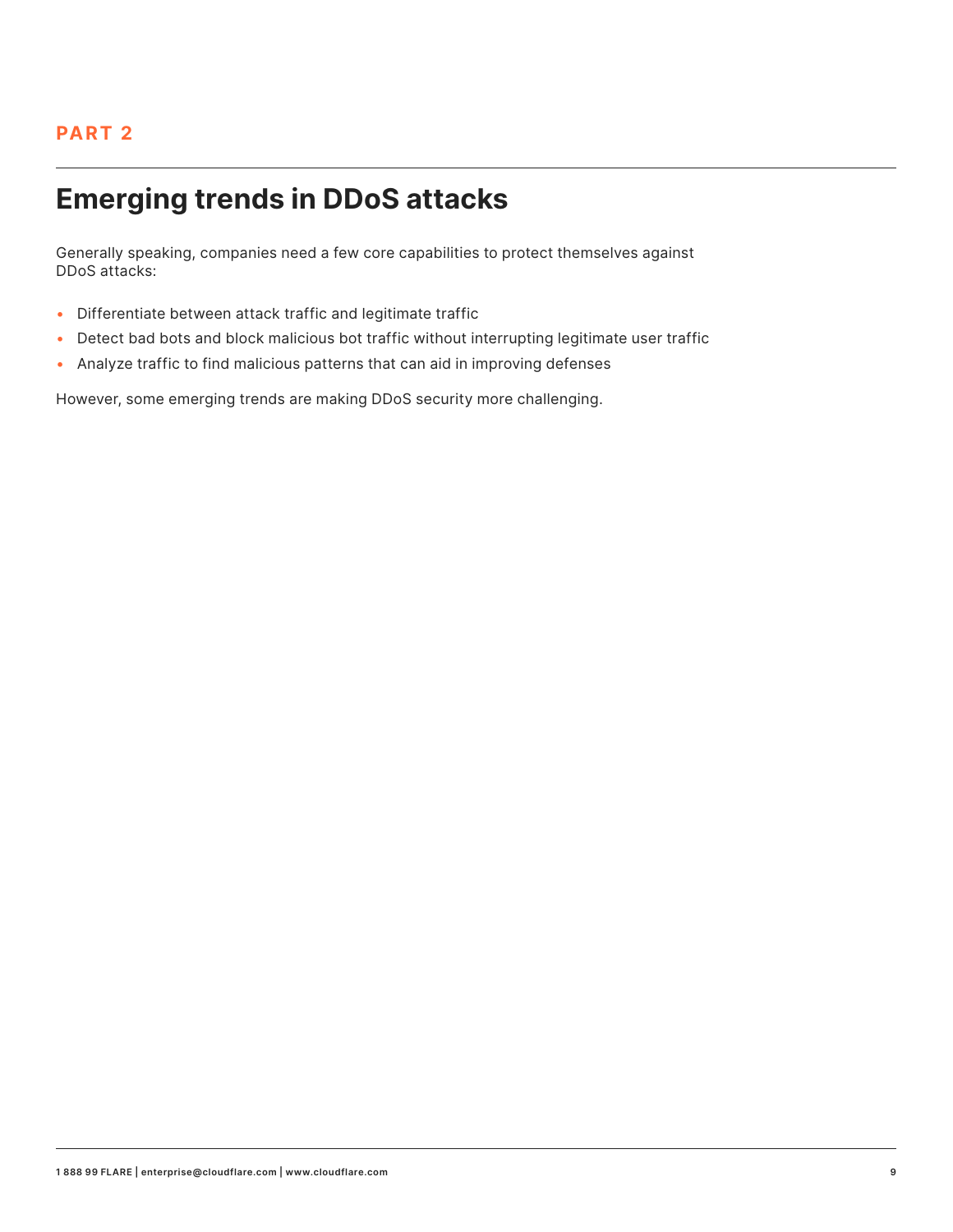### **PART 2 — EMERGING TRENDS IN DDOS ATTACKS**



#### **Volumetric attacks persist and are growing larger**

Volumetric attacks can easily overwhelm unprotected organizations. It does not help that the size of these attacks only continue to grow.

In November 2021, Cloudflare automatically blocked a record-breaking multi-vector DDoS attack that peaked just below 2 Tbps. The attack, which was the largest Cloudflare has ever observed, was tied to 15,000 bots running a variation of Mirai Botnet code. Unfortunately, attacks associated with the famous Mirai Botnet and variations of its code have recently resurfaced.

For example, in the summer of 2021, another Miraivariant botnet launched UDP- and TCP-based attacks that surpassed 1 Tbps multiple times, peaking at approximately 1.2 Tbps.

Outside of Mirai-related attacks, Cloudflare network data demonstrates that the majority of attacks remain under 500 Mbps. That said, in Q3 of 2021, attacks between 500 Mbps and 1 Gbps increased by 289% quarter over quarter (QoQ) while those ranging from 1 Gbps to 100 Gbps grew by 126%.

Network bandwidth can vary greatly depending on an organization's size and the applications they use, meaning some organizations can be easily knocked offline by relatively small attacks if they are unprotected. So as volumetric attacks grow in size, companies should evaluate the capacity of their DDoS mitigation solution.



#### **Attacks are increasing in complexity**

The prevalence of multi-vector attacks reflects growing complexity in DDoS attacks.

An example of a multi-vector attack is the recent surge in attacks against Voice over Internet Protocol (VoIP) providers. VoIP providers specialize in technology for communicating over the Internet using voice, video, etc. These attacks have combined L7 attacks targeting critical HTTP websites and API endpoints with L3/4 attacks targeting VoIP server infrastructure.

In multi-vector attacks, attackers use multiple attack vectors (often dynamically), making it all the more difficult to differentiate between legitimate and malicious traffic. Unfortunately, attempts to drop or limit traffic are of no use if the attack adapts to circumvent this countermeasure.

The emergence of new attack methods — or the rise of previously uncommon methods — is another example of DDoS complexity. For example, Cloudflare found that in Q3 of 2021, DTLS amplification attacks increased by 3,549% from the previous quarter. Similarly, Cloudflare network data showed that amplification DDoS attacks abusing the Quote of the Day (QOTD) protocol increased by 123% QoQ in Q2 2021. In the same quarter, attacks over the QUIC protocol grew 109% QoQ.

With attackers constantly finding new ways to launch more complex attacks, it is crucial for organizations to protect themselves against DDoS attacks at every layer.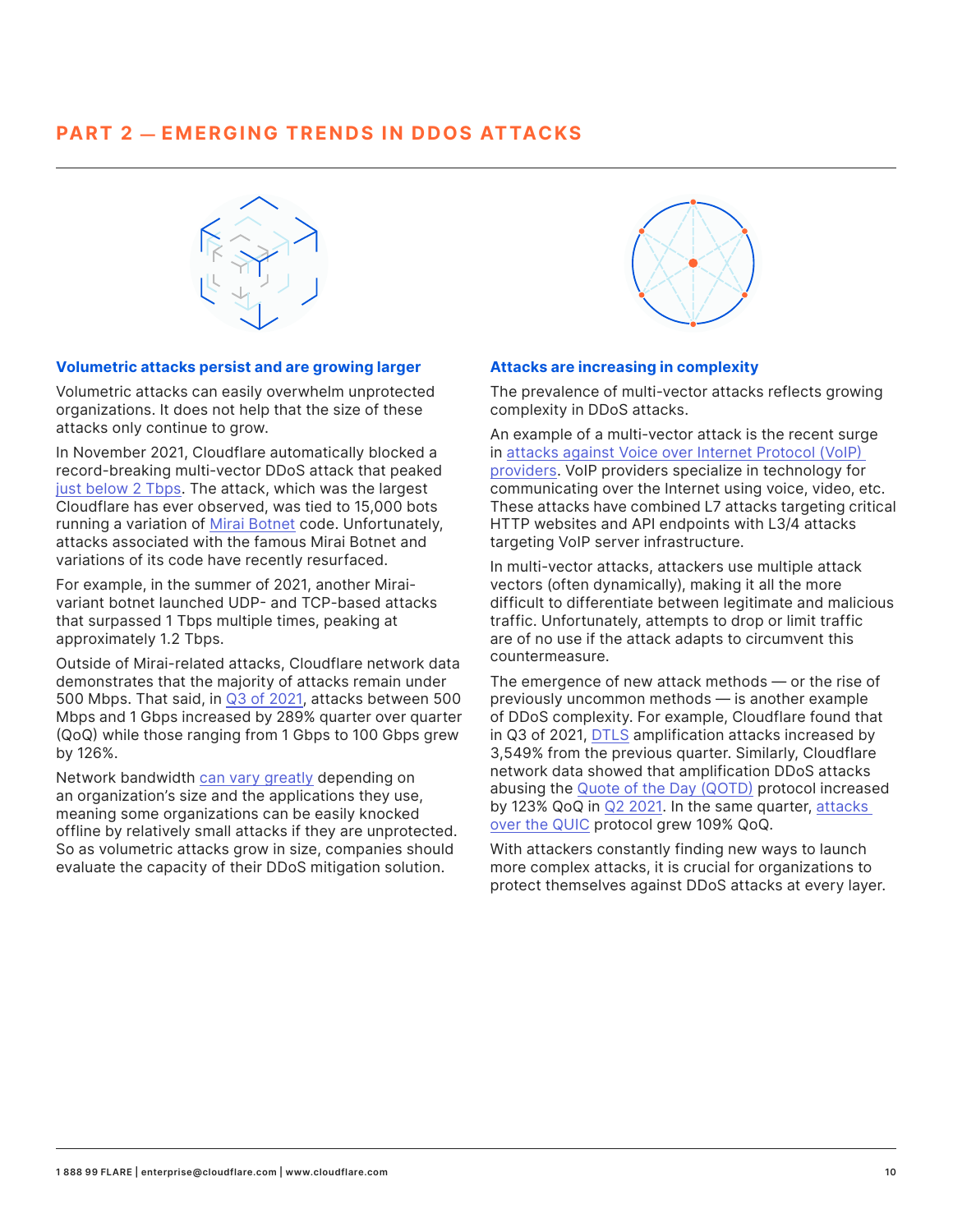### **PART 2 — EMERGING TRENDS IN DDOS ATTACKS**



#### **Ransom DDoS attacks are on the rise**

Another important trend is the rise of ransom DDoS attacks. In a ransom DDoS attack, an attacker will threaten an organization with a DDoS attack in exchange for a ransom sum. In some cases, the attacker will launch a small DDoS attack to prove they are able to and will follow through on the threat. Ransoms are commonly requested in Bitcoin or other forms of cryptocurrency.

In the first half of 2021, 11% of surveyed Cloudflare customers who were targeted by a DDoS attack said the attacker sent a threat or ransom letter beforehand.

For example, Cloudflare onboarded a Fortune 500 company to Cloudflare Magic Transit (which provides DDoS protection and more for on-premise networks) in 2020. The company had received a ransom letter from a cyber criminal group demanding 20 Bitcoin. To prove their intentions, the group had already launched Gbstrong attacks at a single server.

Based on these requirements and evolving trends, here are five DDoS mitigation practices for organizations to prioritize.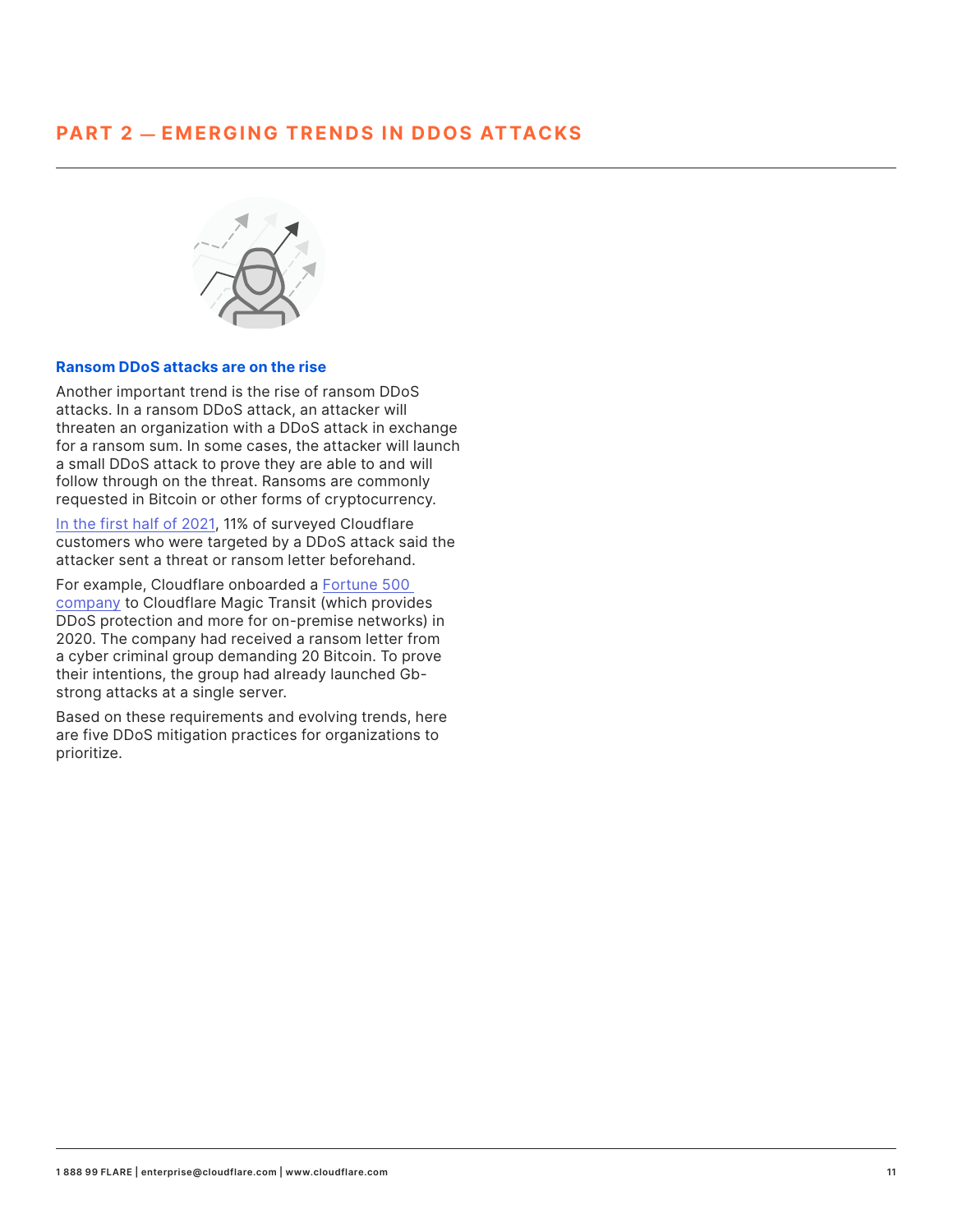### **PART 3**

# **Best practices for DDoS mitigation**

- Bolster protection tactics
- Prioritize the two most important metrics capacity and time-to-mitigation
- Consider always-on vs. on-demand protection
- Never sacrifice performance for security
- Embrace threat intelligence to stay ahead of attackers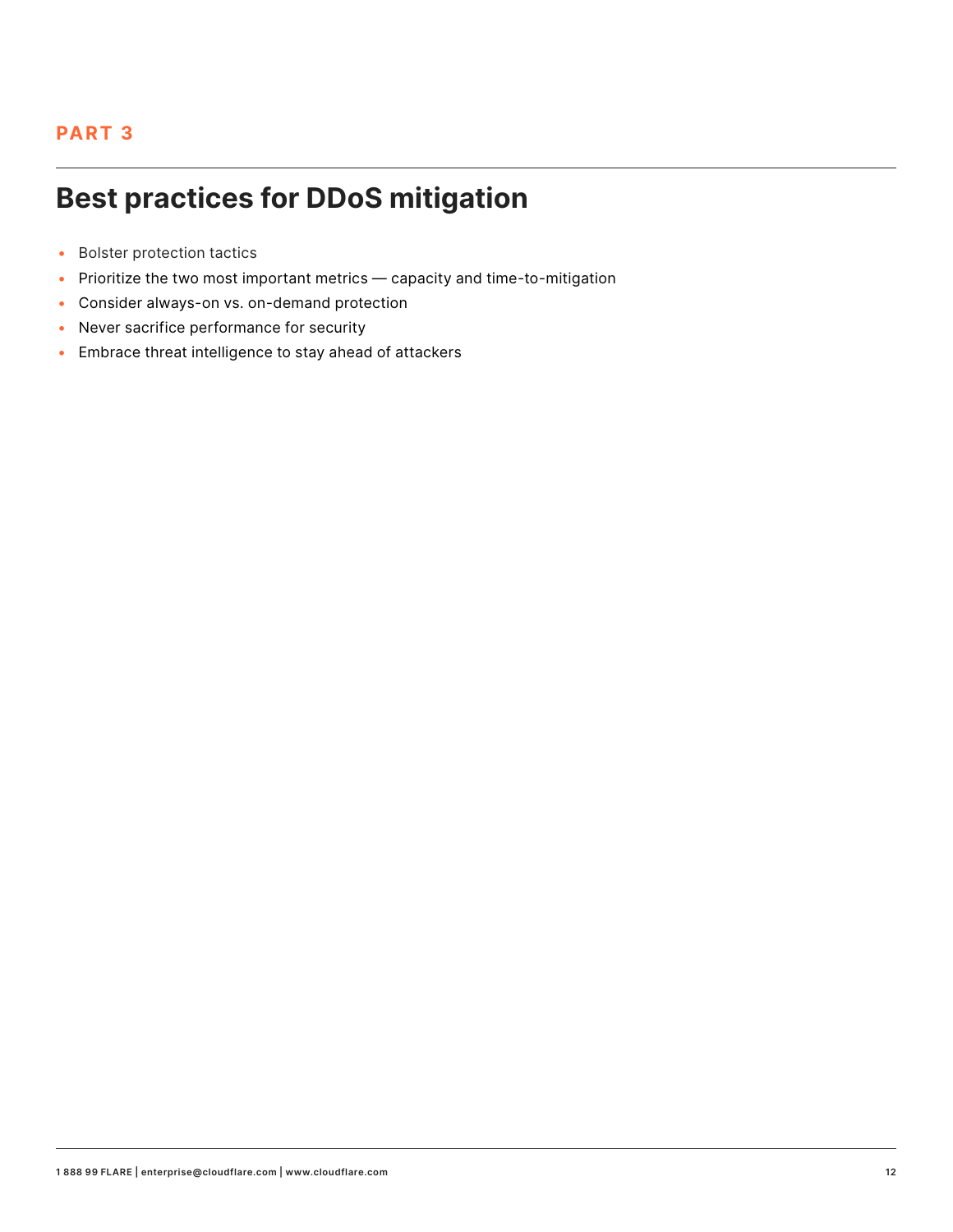### **1. Bolster protection tactics**



Because DDoS attacks can happen at multiple layers of the OSI stack, it is important to embrace comprehensive protection. However, traditional DDoS solutions are not the only way to go about this. The following tactics can supplement a DDoS solution and protect servers and networks.

#### **Protect servers with a reverse proxy**

If your objective is to protect web servers, a reverse proxy will prevent attackers from being able to identify and target your servers' IP addresses. Instead, they will only be able to target the reverse proxy, thereby protecting your servers.

Some companies build or deploy their own reverse proxies, but this requires intensive software and engineering resources, as well as significant investment in physical hardware.

One of the easiest and most cost-effective ways to realize the benefits of a reverse proxy is to use a content delivery network (CDN). CDNs are distributed networks of proxy servers that reduce latency by caching (or storing copies of) content closer to end users.

Look for a CDN with global server load balancing, so that your site can be distributed on several servers around the globe. This way, DDoS attacks will be mitigated closer to the source without impacting performance. (See Tip 4 for more on security and performance tradeoffs.)

#### **Protecting networks**

If the goal is to protect network infrastructure, Border Gateway Protocol (BGP) rerouting can be used to redirect traffic to scrubbing centers where malicious traffic can be filtered out. That said, rerouting all traffic to a limited number of geographically distant scrubbing centers can add considerable latency.

For this reason, cloud-based DDoS mitigation solutions of sufficient scale are recommended. With cloud-based mitigation, autonomous system numbers (ASNs) are advertised by the mitigation provider, so traffic is routed direct-to-scrub instead of going to the origin server. In this setup, traffic is filtered closer to the source of the attack, further reducing latency.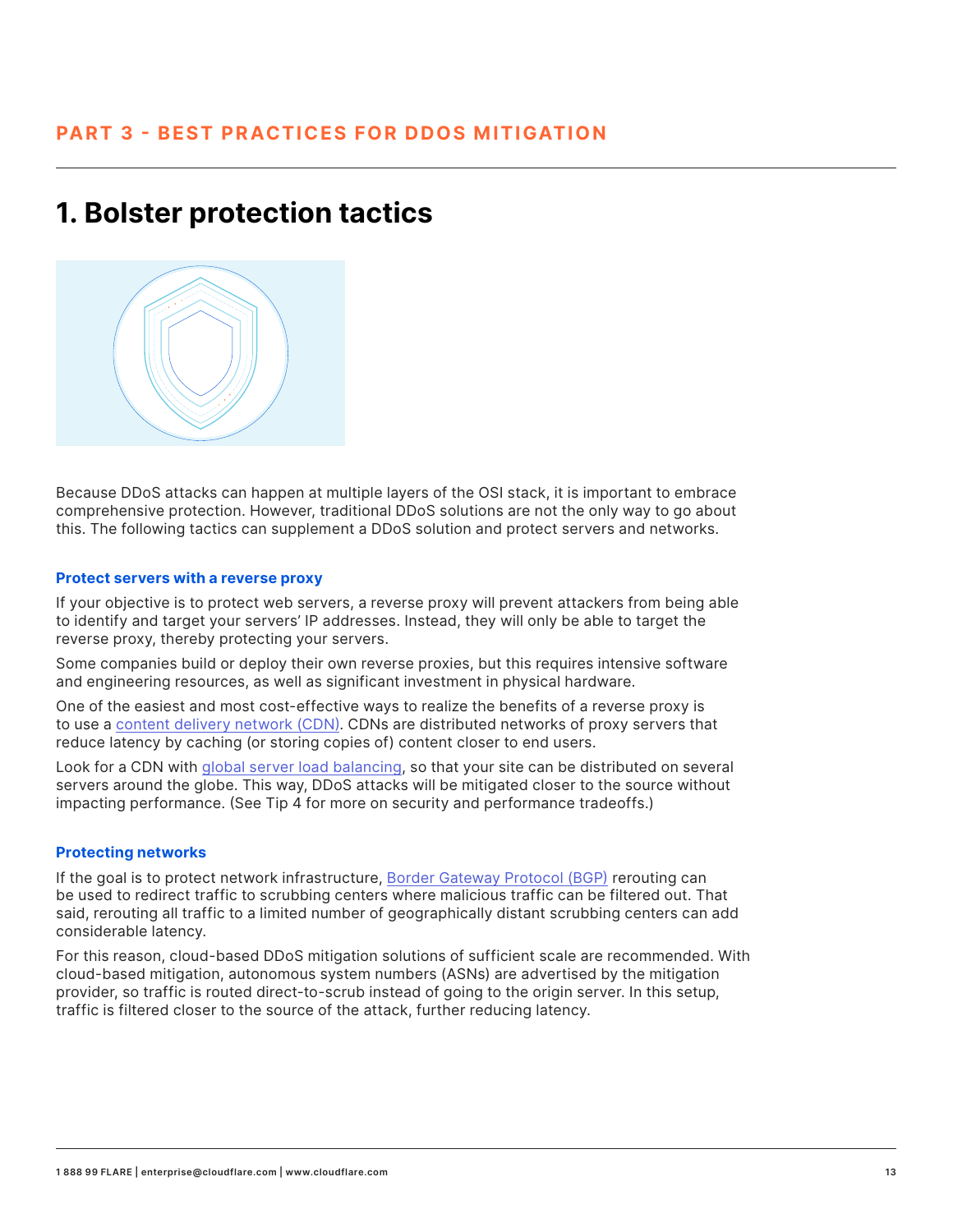### **2. Prioritize the two most important metrics — capacity and time-to-mitigation**



The most important factors in DDoS protection are the strength of protection (capacity) and how quickly it works to neutralize attacks (time-to-mitigation).

#### **Capacity**

The traditional approach to absorbing spikes in traffic generated by DDoS attacks has been to invest in on-premise hardware. But this quickly becomes expensive, as companies must pay for capacity they have specifically purchased for isolated attacks and are thus not often using. Moreover, even the most robust enterprise-grade infrastructure may be overwhelmed by the largest volumetric attacks.

Rate limiting, or restricting the amount of requests a server will accept during a time period, can help. However, rate limiting alone slows down performance during spikes of legitimate traffic, and cannot withstand more complex attacks.

Thus, it is important to prioritize high-capacity solutions. Cloud-based DDoS mitigation with resources that scale can absorb even the largest of attacks, leaving your organization unscathed.

#### **Time-to-mitigation**

When even a few moments of reduced availability can lead to significant lost revenue and productivity, time-to-mitigation (TTM) becomes paramount. To reduce TTM, you will need to ensure traffic can failover to an alternate site in the event of an outage—but that will only work for so long before your infrastructure is overwhelmed.

By contrast, cloud-based DDoS protection at the edge helps reduce TTM because attacks are mitigated near the source.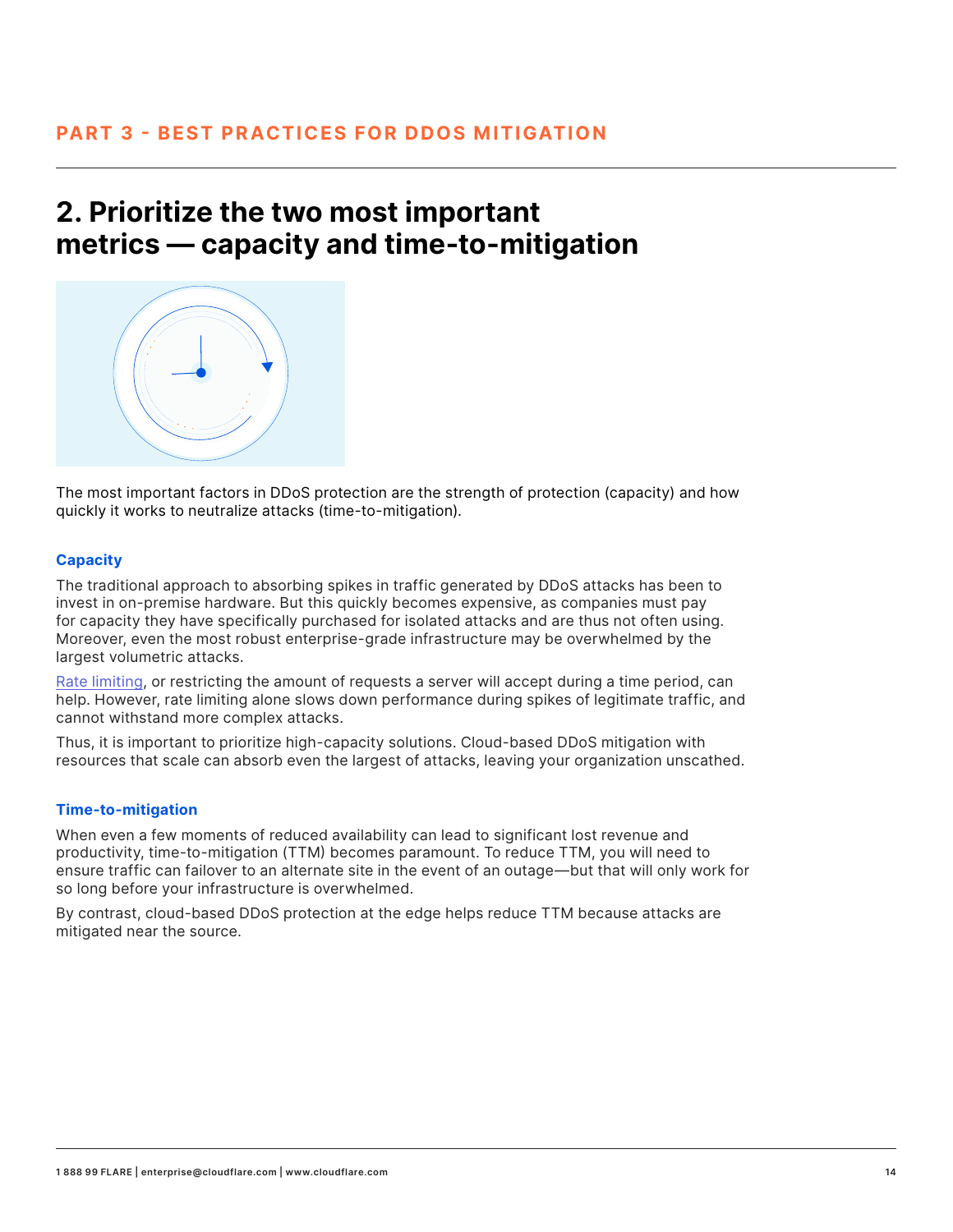### **3. Consider always-on vs. on-demand protection**



With on-demand mitigation services, traffic flows as it normally does until a potential DDoS attack is detected. At that point, traffic is re-routed to the cloud mitigation service, filtered, and passed back to the server of origin.

You only pay for DDoS mitigation when it is needed, and no management or additional resources are required. But there are tradeoffs, specifically around TTM. Stopping the attack takes longer because traffic spikes must reach certain thresholds before analysis begins and someone manually turns on the mitigation service.

On-demand solutions do not stand up well against short-lived attacks, which Cloudflare network data shows the majority of attacks are. For example, in Q3 2021, over 94% of network-layer attacks lasted under an hour. Short-lived attacks may not sound intimidating, but if on-demand protection is not turned on in time, they can have a major impact. Not to mention, even a few minutes of downtime can be detrimental under certain circumstances.

Attackers may also employ these attacks to test an organization's defenses before launching a larger attack.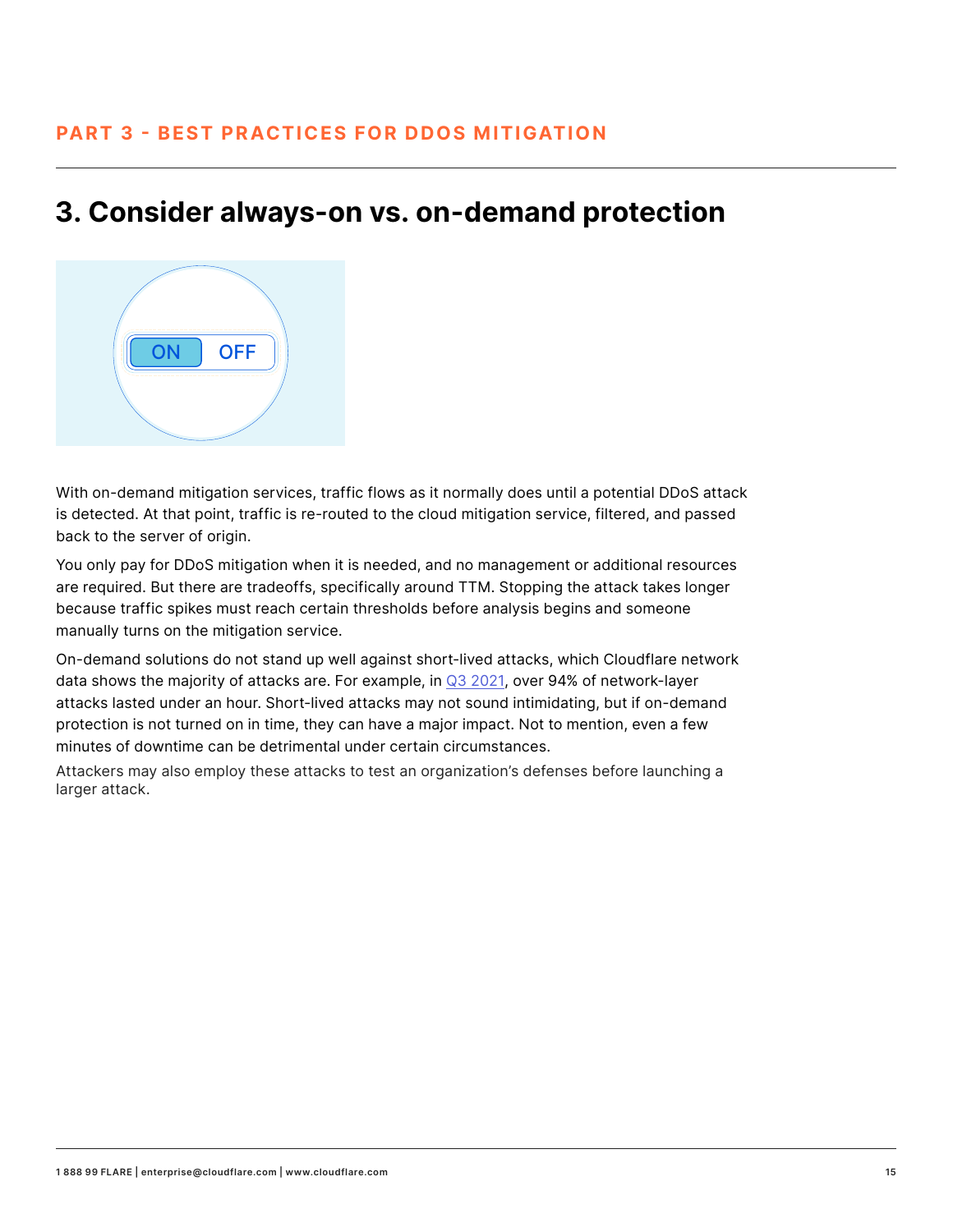### **PART 3 - BEST PRACTICES FOR DDOS MITIGATION**

In contrast, always-on mitigation continuously routes and filters all site traffic. This way, only clean traffic reaches the customer's servers. While more expensive than on-demand services, always-on mitigation provides uninterrupted protection. This reduces TTM, because the service never needs to be turned on manually.



Source: https://radar.cloudflare.com/notebooks/ddos-2021-q3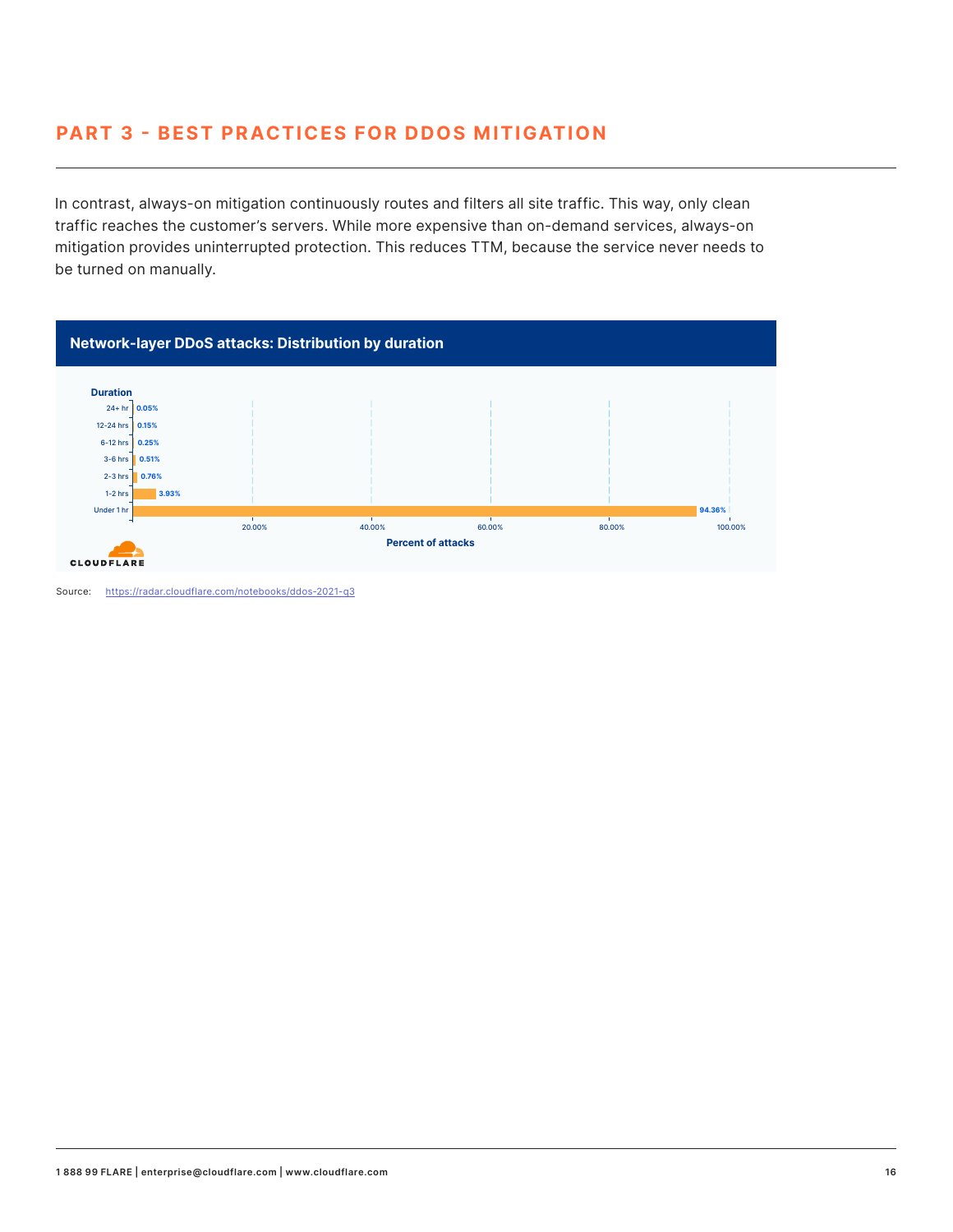## **4. Never sacrifice performance for security**



Today's digital consumer expects websites and applications to be constantly available and load quickly. In fact, most people will perceive latency at just 100 - 120 milliseconds. But latency is more than an inconvenience, because every additional second of latency reduces conversion rates by 4.42%. Thus, securing against DDoS attacks without diminishing performance requires a careful balancing act.

Many organizations attempt to mitigate this by redirecting traffic to scrubbing centers that filter traffic. However, these scrubbing centers are often far away from the traffic source or the destination network, creating a bottleneck that increases latency. This forces the organization to choose between performance and security.

Edge-based cloud mitigation services offer a solution to this balancing act. Rather than mitigating attacks at centralized data centers, these solutions are built on distributed networks and mitigation runs on every server in the network. This means that detection and mitigation runs as close to the attack source as possible, reducing TTM.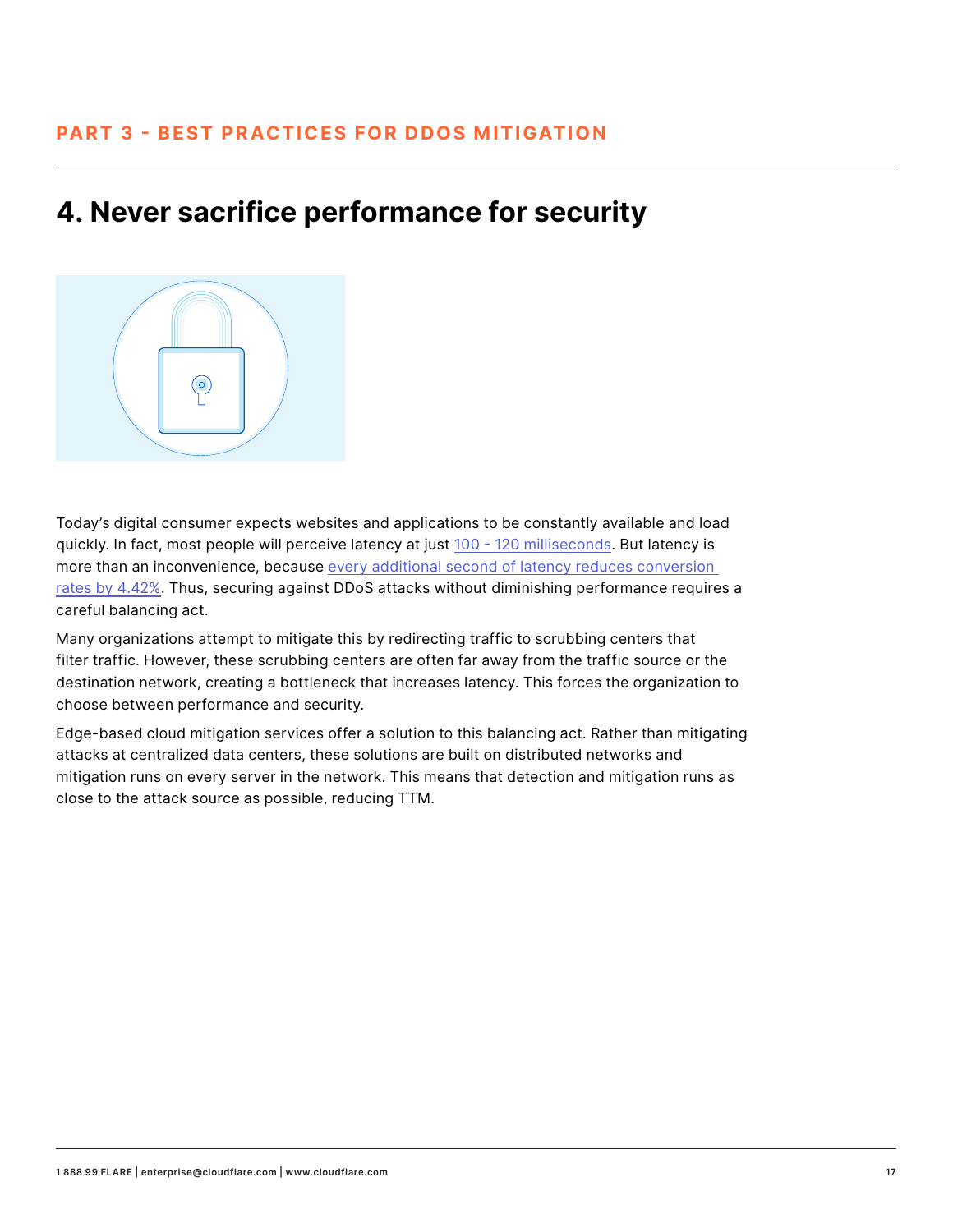### **5. Embrace threat intelligence to stay ahead of attackers**



Overcoming increasingly complex DDoS attacks requires more than just a layered approach. It requires you to continuously analyze traffic for malicious patterns that can help you develop the intelligent, adaptive defenses you need to fend off future attacks.

Cloud-based DDoS mitigation systems often employ machine learning to detect and mitigate emerging attacks before they happen. This is called threat intelligence. When evaluating cloudbased mitigation services, it is important to look beyond capacity or transfer and filtering speeds, and consider network intelligence. The larger and more robust the mitigation network, the richer the intelligence it can provide on evolving attack patterns—and the more proactive protection will become.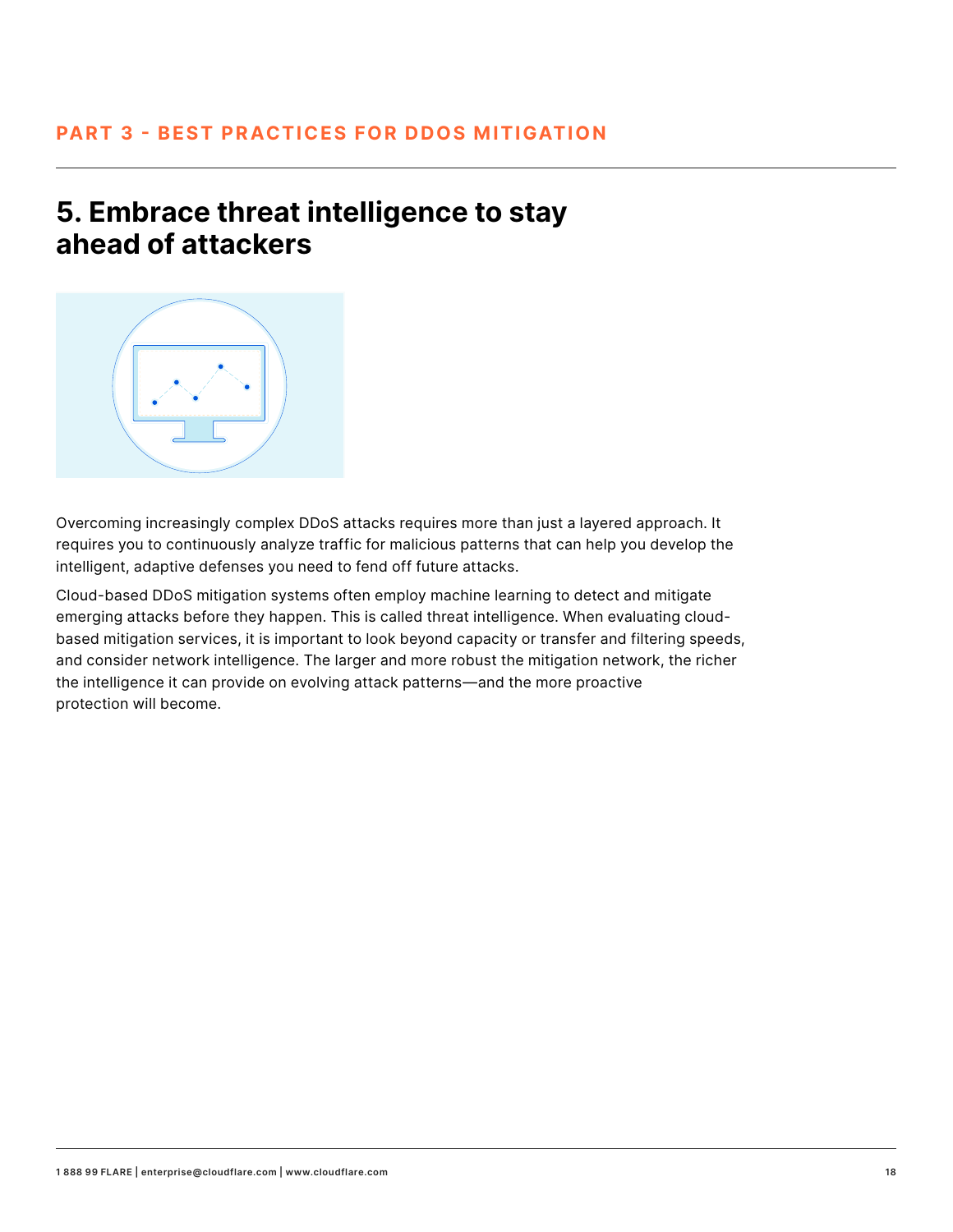## **How Cloudflare can help**

The Cloudflare layered security approach combines multiple DDoS mitigation capabilities into one service that prevents disruptions caused by malicious traffic while allowing clean traffic through. We keep websites, applications, APIs, and entire networks up and running with high availability and performance.

With data centers in more than 250 cities in over 100 countries, and over 100 Tbps of network capacity, Cloudflare mitigates DDoS attacks close to the source.



#### **Fast, automated mitigation**

Unlike traditional solutions that depend on scrubbing centers, Cloudflare hosts security services on every server in our network to protect against DDoS attacks of any size or complexity.

#### **Comprehensive protection**

Cloudflare DDoS mitigation detects and blocks layer 3, 4, and 7 attacks at the network edge. Plus, Cloudflare Spectrum proxies traffic through Cloudflare data centers and protects TCP/UDP applications.

#### **Threat intelligence at global scale**

Cloudflare DDoS protection is fueled by the intelligence of our global network, which protects millions of Internet properties. This intelligence allows us to identify anomalous traffic and protect against sophisticated and emerging attacks.

#### **Cost-effective protection**

All Cloudflare plans offer unlimited and unmetered mitigation of DDoS attacks, regardless of size, at no extra cost — and no penalty for attack-related traffic spikes.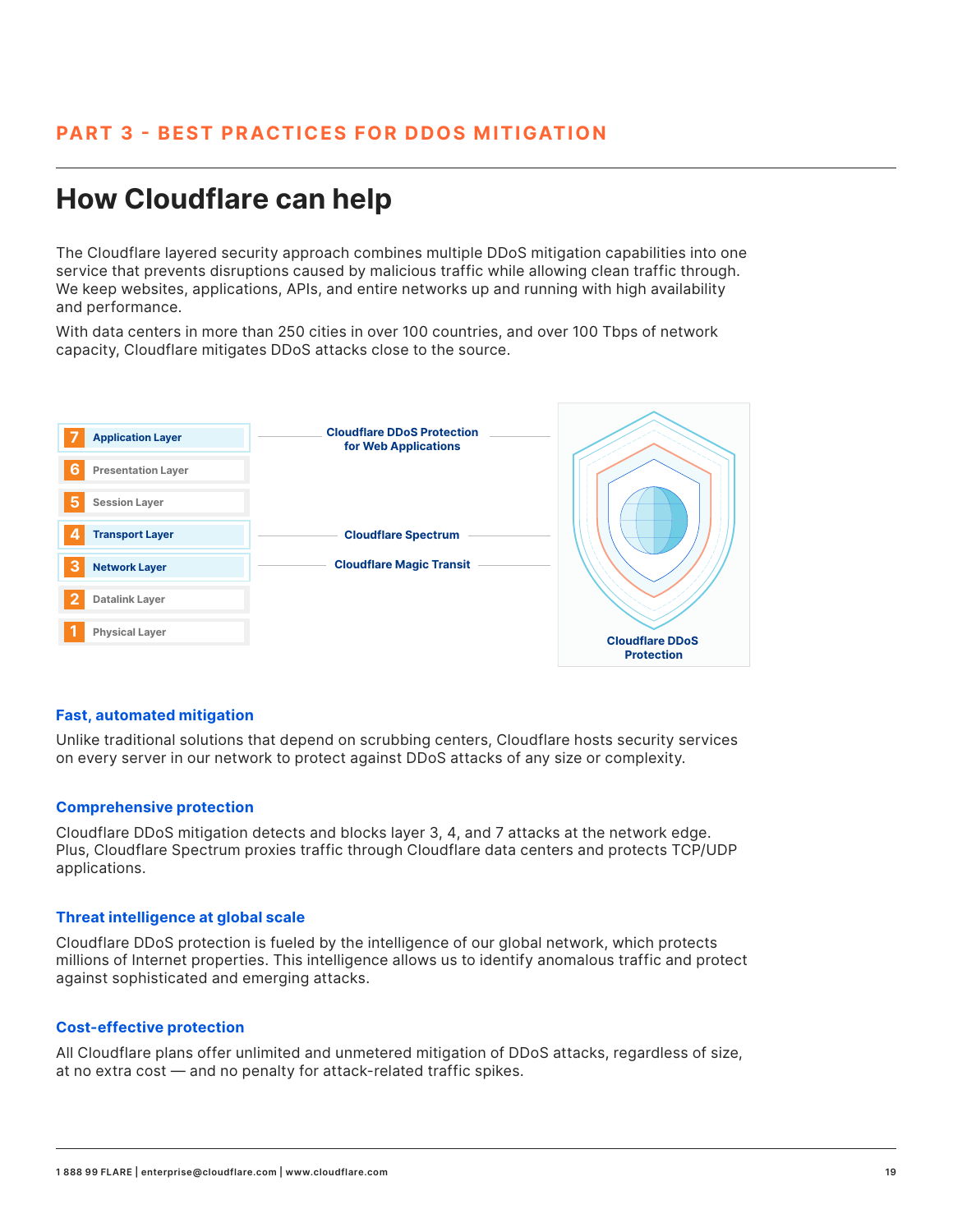#### **Ease of use and management**

Our always-on, cloud-based DDoS protection is built on an intuitive interface that empowers users to quickly and easily protect their Internet properties against DDoS attacks of any size or complexity in just a few clicks.

#### **Integrated security and performance**

Our protection is designed to integrate, learn, and operate seamlessly with other security and performance solutions, including Cloudflare Web Application Firewall, Cloudflare Bot Management, Cloudflare Magic Transit, Cloudflare Load Balancing, Cloudflare CDN, and more.

#### **Data analysis, your way**

Cloudflare Analytics enables you to analyze DDoS events through the Cloudflare integrated dashboard or GraphQL. Cloudflare logs can also integrate with leading third-party security information and event management (SIEM) tools.

#### **Conclusion**

An effective strategy for meeting the challenges associated with DDoS attacks requires a comprehensive approach that addresses all threats at all layers. While on-premise solutions can be part of the answer, they quickly get expensive. A more robust solution will integrate performance with scalable, cloud-based mitigation that provisions services at the network edge for maximum agility and unlimited capacity, ensuring resilience against DDoS attacks of any size or complexity.